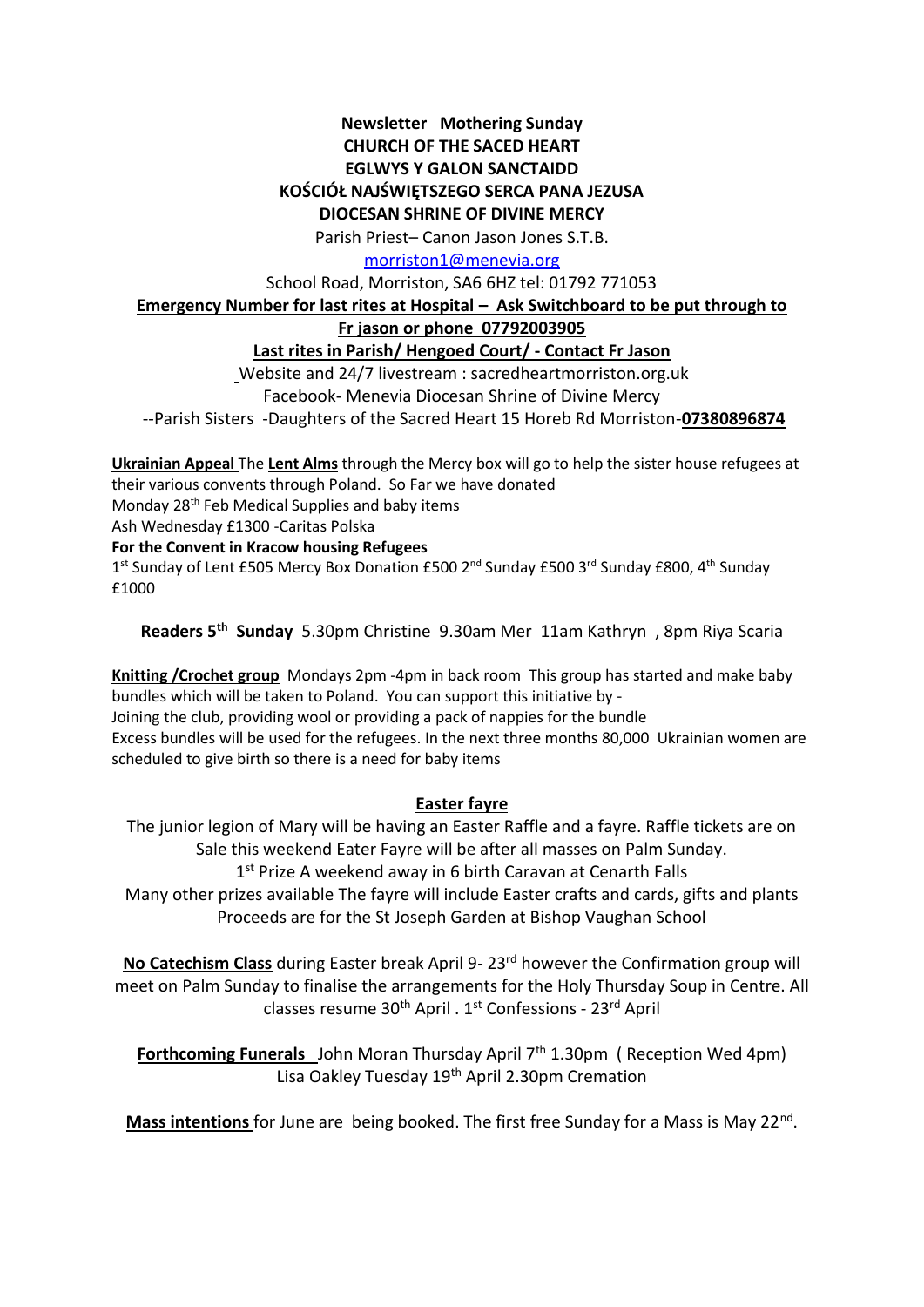### **5 th Sunday of Lent ( Passion Sunday) 3 rd April**

5.30pm Brian Birthday Blessings ( belated) 9.30am Diane 80<sup>th</sup> Birthday Blessings -Christine 11am Int of White Family 1pm Pro Pop Confirmation Class 4.30pm 8pm Christine Birthday Blessings - Anto

### **Mon 4 th April**

Holy Mass 9.30am Alice and pat 52<sup>nd</sup> Wedding Anv- Kath Chaplet at Hospital 2pm Knitting Club ( Back room), Lectio Divina at Convent

**Tue** St Anthony Novena 9.15am Holy Mass 9.30am V Marrinaccio Monthly Mass – Family 3.15pm Bishop Vaughan Junior Legion 6.30pm Legion of Mary

**Wed** 2,30pm Betty RIP – Seniors followed by seniors social group 4pm Reception of Mortl Remans of John Moran RIP 6,30pm Stations and Benediction 7.30pm Dr Sartori RIP - SVP

### **Thursday Fr Juan Arrives tonight**

Holy Mass 9.30am Christine Farell RIP - Kath Requiem Mass 1.30pm John Moran RIP burial Oystermouth

## **Friday**

9.30am Int of Fr Jason – Dessia 10am Kerelite Community Stations 3pm Hour of Mercy Adoration continues 6.30 pm Lent Holy Hour 7.30pm Holy Mass Joyce Craddock SVP

#### **Saturday**

10.15am The Rosary 10.30am Holy Mass Jeremy Andrews -Car Blessing 11am Confessions 4pm No Catechism class

#### **Palm Sunday**

5.30pm Nina Davies and Deceased Davies, Bromham and Jones Family 9.30am Jeremy Morgan RIP – Diane 11am procession starting in Parish Centre - Joseph 41<sup>st</sup> Day Mary Jogy 1pm Pro Pop Confirmation Class 4.30pm 8pm Dr Sartori – Maria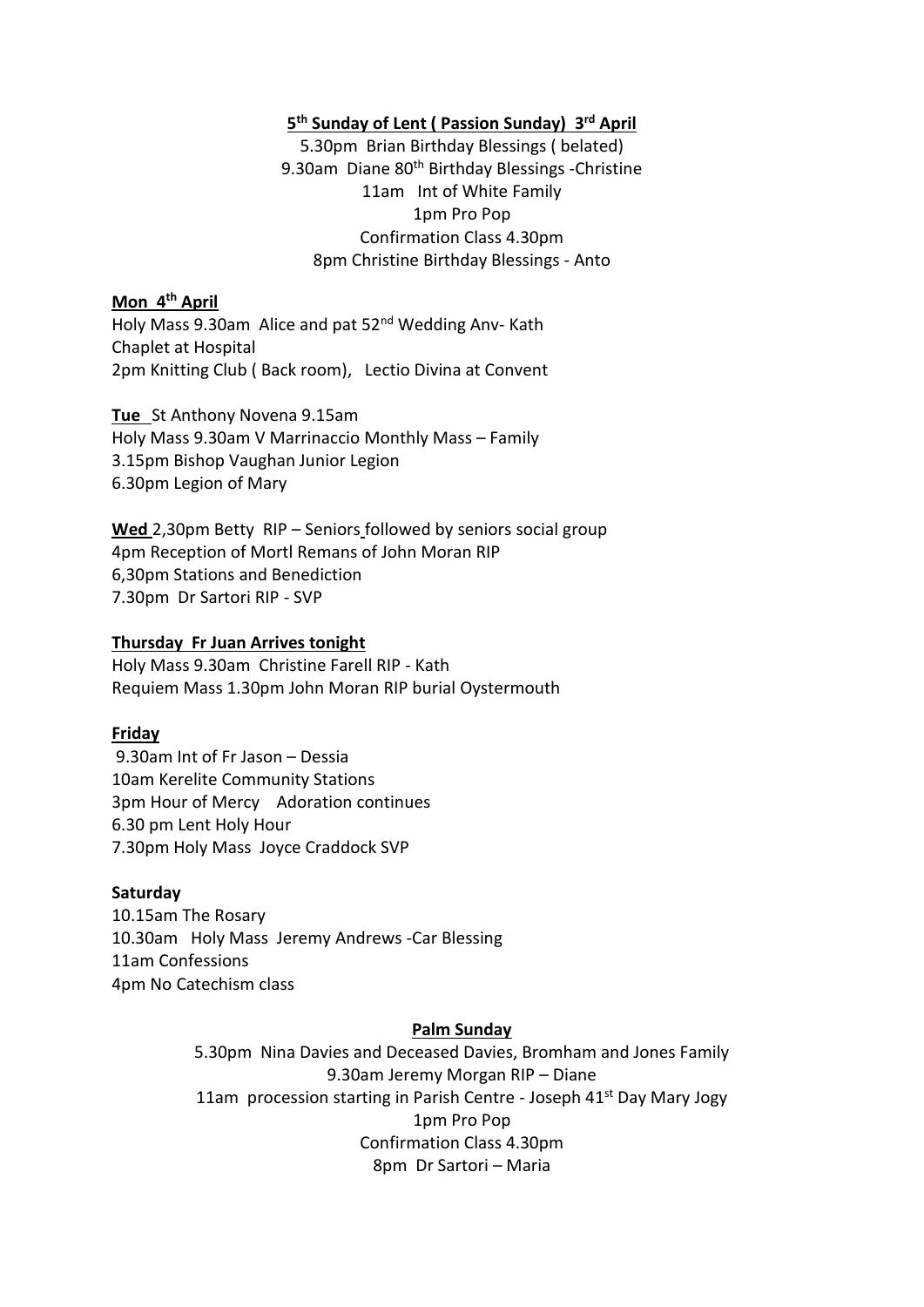## **Holy Week Monday**  9.30am Holy Mass Easter Blessings Christine Barnwell 6.30pm Holy Hour and Confessions 7.30pm Holy Mass Easter Blessings Andrea and Anthony

Tuesday

9.30am Ester Blessings Dessia 6.30pm Holy Hour and Confessions- Fr Artur 7.30pm John Moran RIP - SVP

## **Spy Wednesday**

11.30am Chrism Mass Easter Blessings The Sisters 6.30pm Holy Hour + Confessions -Fr Rob 7.30pm Holy Mass Xavier Devassy Jose Xavier

# **The Sacred Triduum**

**Holy Thursday**  Mass of the Lords Supper 7.30pm with washing of Apostles feet and procession. 1)Shianti RIP Sr Jaqi 2) Poor Claires -Kathryn and Sheila Watching until Midnight at Altar of Repose in centre (Soup in Centre) Night Prayer 11.45 pm

# **Good Friday- Day of Fast and Abstinence**

10am Office of Readings+Morning prayer 11m Childrens Stations of the Cross 2.30pm Confessions 3pm The Solemn Passion 7.15pm Day 1Novena Divine Mercy 7.30pm Stations of the Cross and the Sorrows of Our Lady

**Holy Saturday** 9.30am Polish Blessing of Easter Food Centre 10am readings and Morning Prayer at the Tomb and Day 2 Novena Centre 11am Confessions

# **Easter Sunday**

Easter Vigil 7.30pm with a Confirmation Steve Harris  $1<sup>st</sup>$  Anv Heather 9.30am,Founders Day DSH 11am, Buendia Family 1pm Pro Pop 7.45 pm Day 3 Novena 8 pm Holy Souls- Box

> **Easter Week** Holy Mass 10am + 7.30pm Divine Mercy Novena 9.45am + 7.15pm

## **Donations for Easter flowers are requested please**